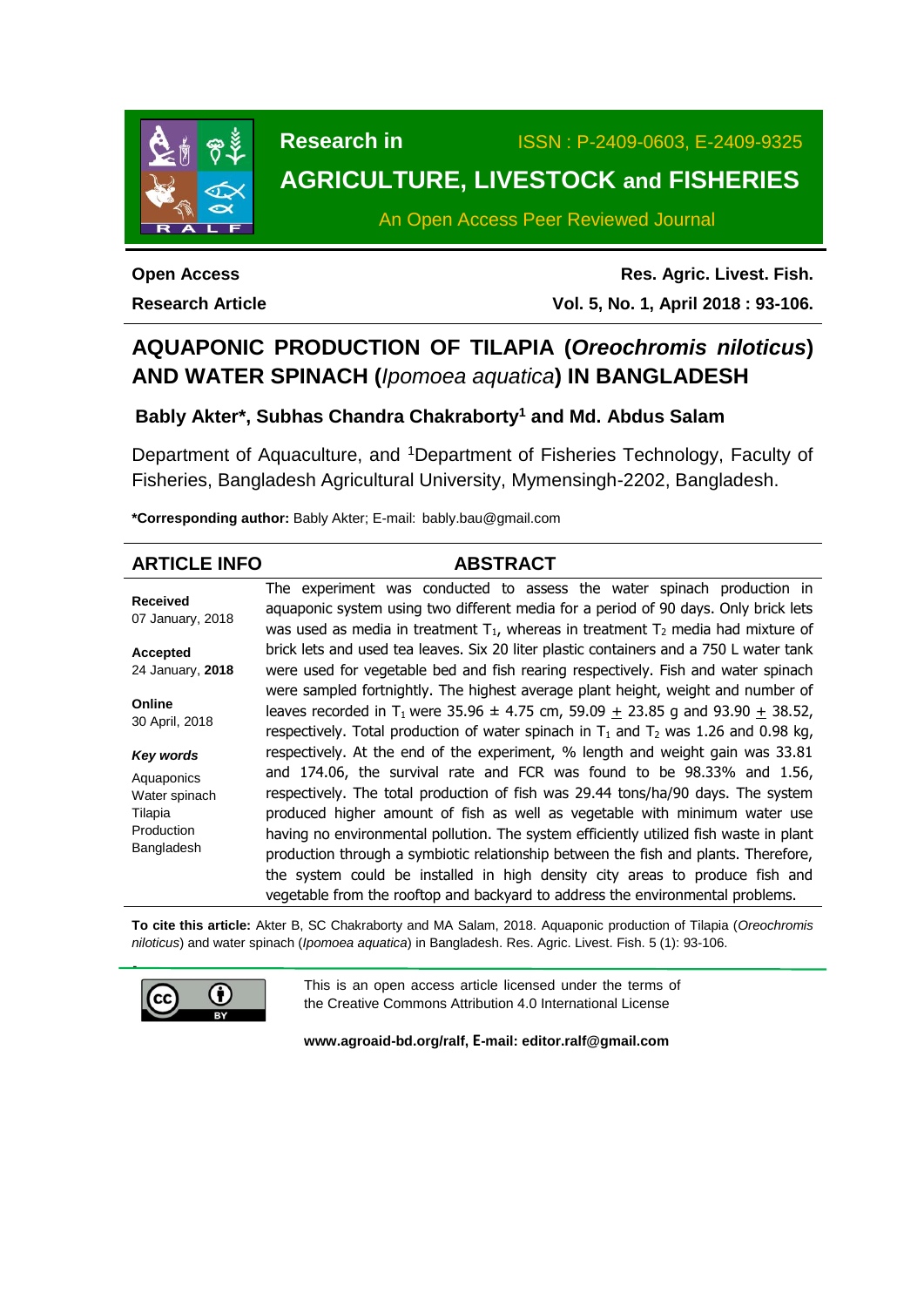## **INTRODUCTION**

Aquaponic is a bio-integrated multi-trophic system which links recirculating aquaculture (culture of fish) with hydroponic (culture of soil-less plants) that results in a symbiosis between fish, microorgnisms and plants (Figure 1). Within this synergistic interaction, the respective ecological weakness of aquaculture and hydroponics are converted into strength (Goddek et al., 2015).Though the concept of modern aquaponic system has been developed in the late 70s and early 80s (Love et al., 2014), but very new in Bangladesh. Aquaponics can be considered a sustainable agricultural production system as it does not deplete any nonrenewable resources that are essential to agriculture in order to sustain the agricultural practices (Lehman et al., 1993).



**Figure 1.** Principles of the aquaponic system (Goddek et al., 2015)

In these integrated systems, nutrients, which are excreted directly by the fish or generated by the microbial breakdown of organic wastes, are absorbed by plants cultured hydroponically (Rackoy et al., 1989; Adler et al., 2003). Systems that grow additional crops by utilizing by-products from the production of the primary species are referred to as integrated systems. If the secondary crops are aquatic or terrestrial plants grown in conjunction with fish, this integrated system is referred to as an aquaponic system. Plants grow rapidly with dissolved nutrients that are excreted directly by fish or generated from the microbial breakdown of fish wastes. In closed recirculating systems with very little daily water exchange (less than 2 percent), dissolved nutrients accumulate in concentrations similar to those in hydroponic nutrient solutions (Rackoy et al., 2006).

Naturally, some plant species are better adapted to this system than others (Rakocy et al., 1993). There are some advantages of aquaponic system as it recycles water and nutrients which isenvironmental friendly. In addition, eliminates the use of chemicals and pesticides. In aquaponic system a wide verities of plant as water spinach, Indian spinach, tomato, mint, cabbage, capsicum, lettuce, cucumber etc. can be easily grown. Among them water spinach is a wonderful green-leafy vegetable have been extensively investigated as new sources of natural antioxidants as well as other bioactive compounds of human health benefits (Lakshmi and Vimala, 2000). It is also found in wild environment but Kalmishak is susceptible to aquatic pollution, water carrying pathogens, various chemicals, insecticides, pesticides etc. As water spinach is a nutritious food it is widely cultivated in polluted water which is harmful for human health. In this situation the aquaponic system will provide pollution, insecticide and pesticide free water spinach growing environment.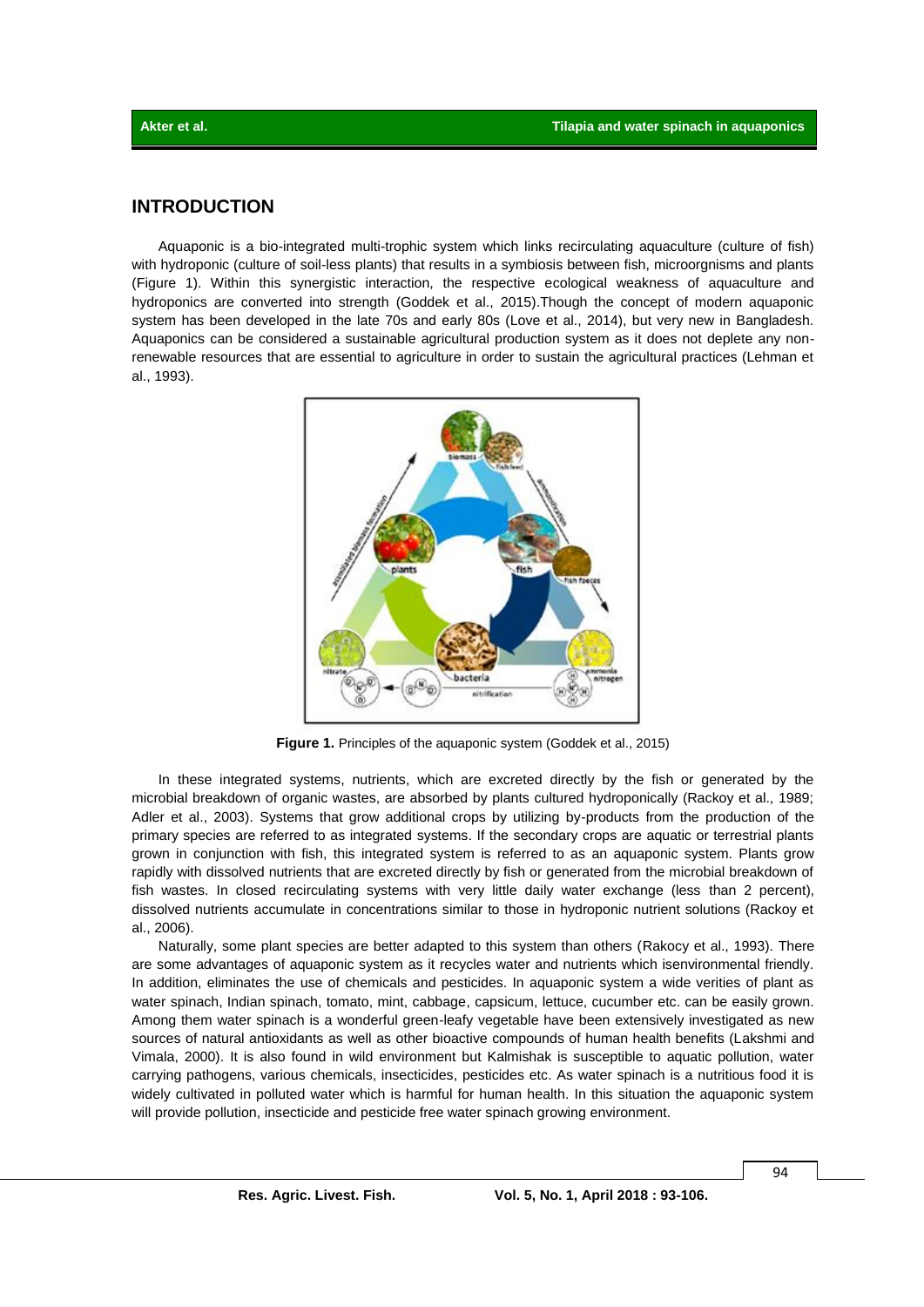On the other hand, fishes those are hardy, high growth potential and can tolerate a wide range of water quality parameters are suitable for culture in aquaponic system (Johanson, 2009). For this purpose Tilapia tend to be the fish of choice in most aquaponic systems. Tilapia (*Oreochromis niloticus*) is exceptionally hardy and grows well in high density systems. The market price for live tilapia is high in nationwide and at the high density grown in most systems (Rakocy, 1999). Therefore, the present study was conducted to assess the combined production of tilapia and water spinach in aquaponic system using two different media.

## **MATERIALS AND METHOD**

#### **Study area and duration of the experiment**

The whole duration of the experiment was 96 days, from  $08<sup>th</sup>$  June to  $12<sup>th</sup>$  September 2014, to assess water spinach production in aquaponic system using two different media, in the Aquaponic Laboratory which situated in the southern side of the Faculty of Fisheries, Bangladesh Agricultural University, Mymensingh, Bangladesh.

#### **Experimental layout**

Various types of aquaponic system exist among which media based aquaponic system was chosen to conduct the present experiment. The design of the study comprises a fish holding tank and six food grade plastic containers to hold the media. Two types of media were used in this experiment that was 100% brick lets (8-10 cm size) and brick lets mixed with used tea leaves (1:1 by volume). All the beds were in equal size (43.7 x 26.8 x 24.5 cm<sup>3</sup>) for the treatments. The treatments were indicated as  $T_1R_1$ ,  $T_1R_2$ ,  $T_1R_3$ ,  $T_2R_1$ ,  $T_2R_2$ and T2R<sup>3</sup> (Figure 2). The size of the circular fish tank was 68 cm×51 cm (750 Volume liters). Two 10 watt air pumps with two ports fitted with 4 air stones were used in fish tank to supply oxygen. The waste water from the fish tank was irrigated to the vegetable bed by a 12 watt submersible water pump.



**Figure 2**. Experimental design of the study

An inlet and outlet pipes were set to the tank. The water was re-circulating the system. Two small PVC pipes were connected to the plastic pipe where containers containing plants were placed. Small pipes were connected to the end of the plastic pipe through which waste water circulated from the fish tank with the help of water pump. A PVC pipe was connected to each container with another plastic pipe to the outlet pipe to drain the water in the fish tank.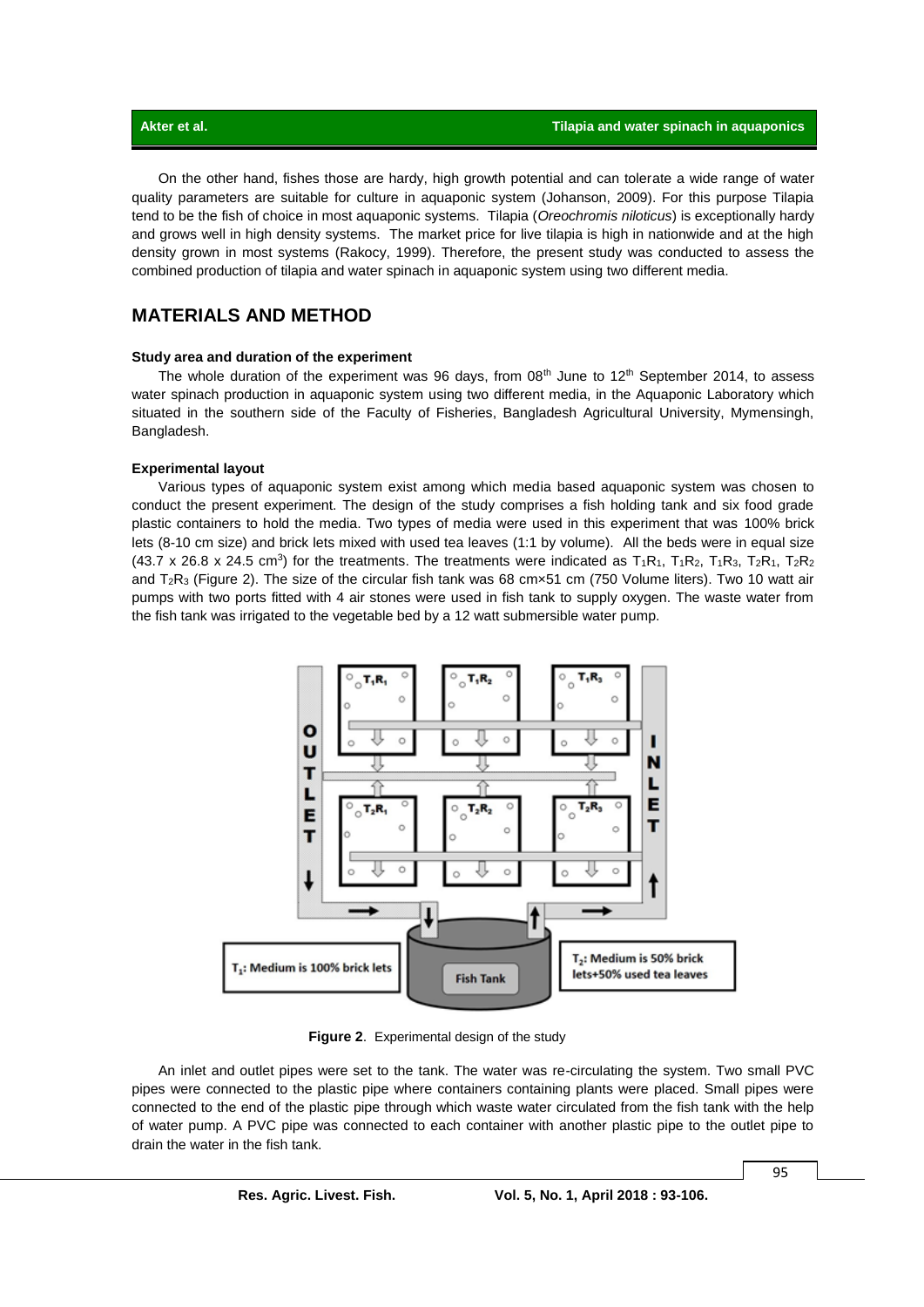#### **Fish tank preparation**

The fish tank was bought from local market and prepared before starting the experiment. Preparation of tank included cutting of upper end, washing, liming, plumbing pipes; setting brick lets and fills up the tank with underground water. At first, the upper part of the tank was cut out to make an opening for feeding the fish and cleaning the tank. The tank was then washed with disinfectants mixed water. It is essential to wash the fish tank before starting the fish culture to remove the chemicals if any. The pipes were set to make an inlet and outlet. Two air pumps with four air stones were set to supply dissolve oxygen. The tank was then filled with brick lets of 2-5 cm diameter up to six inches at the bottom of the tank. Before placing the brick lets they were washed with clean water and finally the tank was filled with water from overhead tank. A separate filter was used to filter the fish tank water and placed over the fish tank (Figure 3).



Figure 3. A 750 liter water tank used for Fish rearing. Figure 4. Releasing fish in the fishtank.

#### **Stocking of fish**

Mono sex tilapia fingerlings were used as the experimental animals which was brought from a local hatchery and used in another aquaponic experiment. The collected fish was acclimatized and released to the experimental fish tank. Good and healthy fingerlings were selected for the experiment. Before stocking the fingerlings were disinfected with potassium permanganate solution (2 mg/L for 4 to 5 hours). Prior to release fingerlings the fish was acclimatized for 15 minutes for each degree change in temperature and for every unit change in p<sup>H</sup>. After acclimation, 60 fingerlings of tilapia were released into the tank on 4th June, 2014 (Figure 4).

#### **Feeding the fish**

The commercial floating feed (1-- 3 mm size) containing 30% protein was used to feed the fish. The feed was bought from the local fish dealer. The feed was supplied twice daily, first in the morning at 9:00 AM and in the afternoon at 5:00 PM at the rate of 3% body weight initially. Over feeding was avoided as uneaten feed make the fish tank water unsafe for fish and will lead to water quality degradation. Later on the feed was reduced to 3%of the fish body weight.

#### **Sampling of fish**

On 4<sup>th</sup> June 2014 during releasing the 1<sup>st</sup> sampling was done. It was carried out bi-weekly. Scoop net was used for sampling. At the sampling time no feed supplied to the fish. Ten fishes were caught randomly from the tank and collected to another bucket containing aerators. Then length and weight of each ten fishes were measured carefully. The length was taken with a measuring scale (Figure 5) and weight was taken with an electronic compact balance (KD-S/F-en) (Figure 6). All the data were recorded carefully. After recording, the fishes were released to the tank immediately. The last sampling was done on  $4<sup>th</sup>$  September 2014. During the last sampling all the fishes were harvested and measured the weight and length.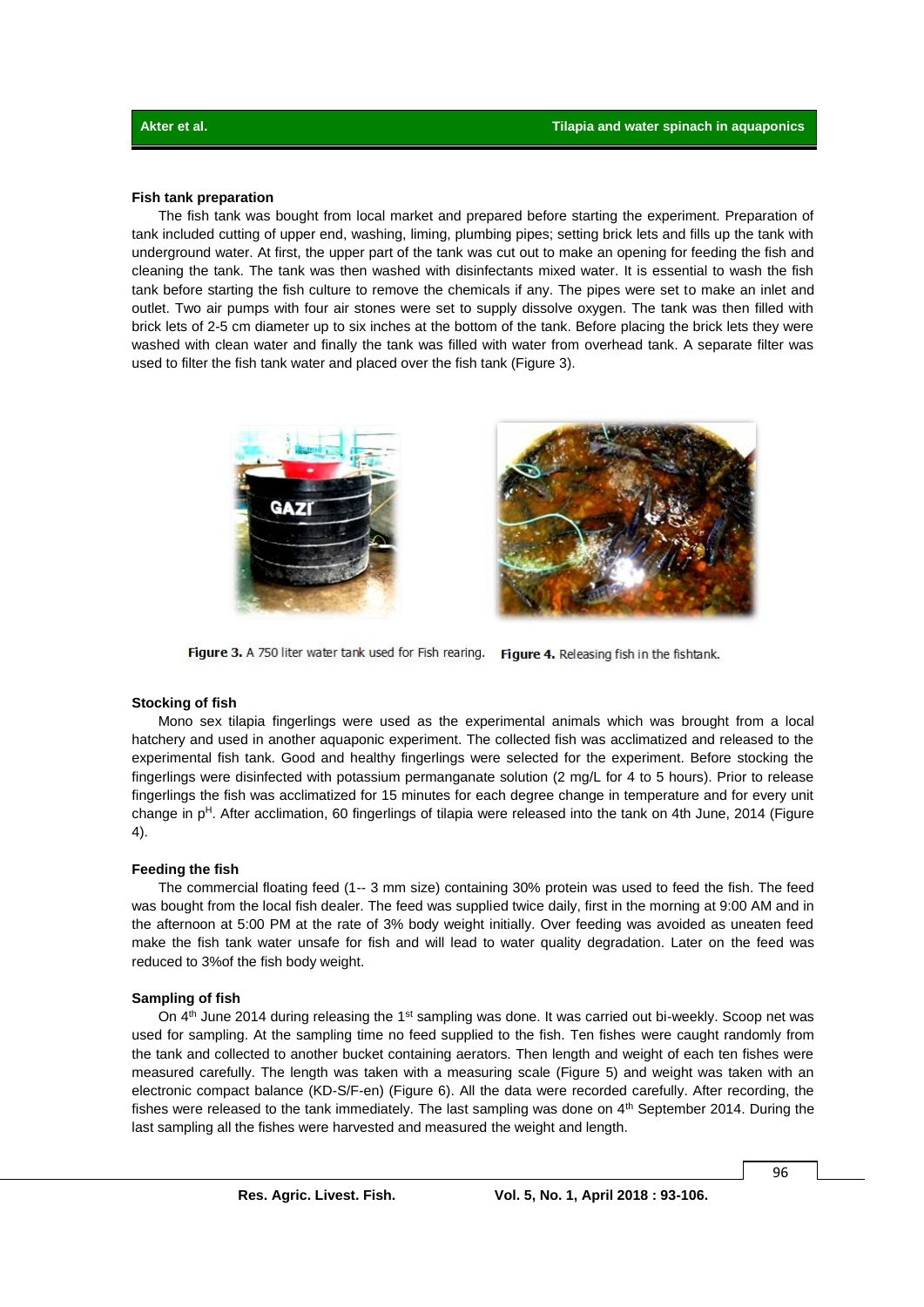

Figure 5. Measuring length of fish



Figure 6. Measurement of Fish weight

#### **Growth parameters**

The following parameters were used to evaluate the growth of fish such as length gain (cm), weight gain (g), percent weight gain, specific growth rate (SGR), food conversion ratio (FCR), survival rate (%) and fish production (Kg/ha).

#### **Length gain**

The fish length gain was measured following the formula:

Length gain  $(cm)$  = mean final length  $(cm)$  – mean initial length  $(cm)$ 

#### **Weight gain**

The weight gain of the harvested fish was measured with the formula: Weight gain  $(g)$  = mean final weight  $(g)$  - mean initial weight  $(g)$ 

#### **Percent weight gain**

This is fairly straight forward measure of overall increase in the mean body weight over a time period.<br>=  $\frac{\text{Mean final weight} - \text{Mean initial weight}}{2 \times 100} \times 100$ 

Mean initial weight

#### **Specific growth rate (SGR)**

The specific growth rate is the immediate change in weight of fish calculated as the percentage increase in body weight per day over given the time interval. The specific growth rate (SGR) was determined by following formula:

$$
SGR(\%per \, day) = \frac{Log_e W_2 - Log_e W_1}{T_2 - T_1} \times 100
$$

Here,  $W_2$  = Mean final weight (g),

 $W_1$  = Mean initial weight (g),

 $T_2-T_1$  = Express the duration of experimental period

#### **Food conversion ratio (FCR)**

FCR expressed by the rate of food consumed to weight gain was determined by the following formula:<br>  $FCR = \frac{Amount of dry feed (kg)}{Weight gain (kg)}$ 

#### **Survival rate (%)**

The survival rate of the fish was calculated from the number of fish harvested from the each treatment at the end of experiment and those data at the start of the experiment. The survival rate was estimated by the following formula:

Survival rate  $=\frac{Nooffish\text{ have set}}{Nooffish\text{ stocked}} \times 100$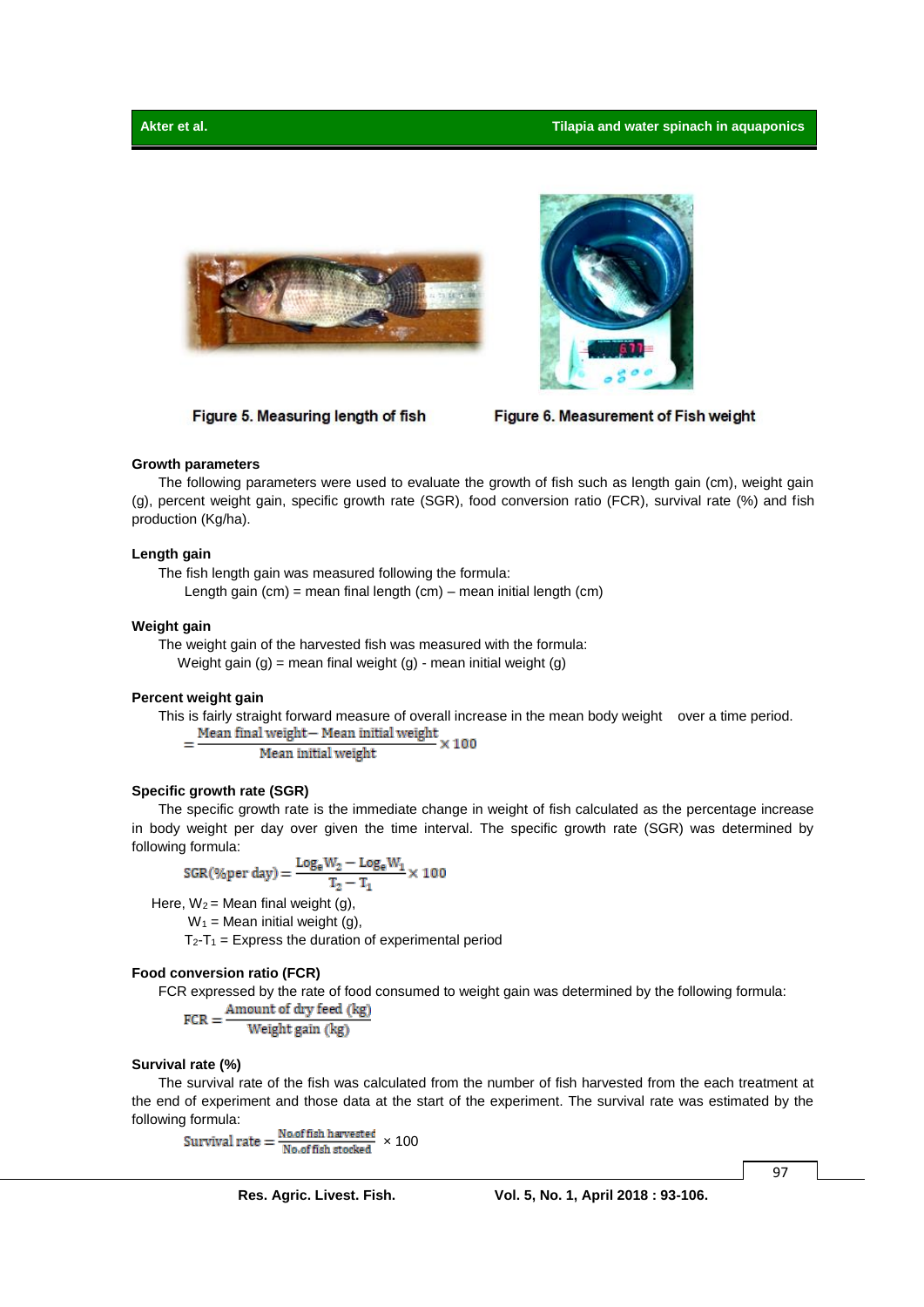#### **Fish production**

The production of fish in the treatment was determined by multiplying the mean increased weight (g) of each fish by the total number of fish. Production was calculated by the following formula: Fish production= No. of fish harvested× mean increased weight

#### **Bed preparation for water spinach culture**

Cheap, locally available, and good quality food grade plastic containers were used as kolmi culture bed. Six plastic containers were bought from local market. The size of the cane was  $43.7 \times 26.8 \times 24.5$  cu cm. Upper side of each cane was cut out by using a sharp knife. One pore was made in one side of each plastic cane to make outlet for re-circulating water 3 inches above the bottom of the cane. They were cleaned properly and sun dried before use. Plastic canes were placed side by side and another 15% area was kept for maintenance.

#### **Brick lets media**

Bricks were bought from local brick field. Using hammer they were broken into 2-3 cm size. Brick lets were washed properly before using in the canes. Three plastic canes were filled with the brick lets and indicated as  $T_1R_1$ ,  $T_1R_2$  and  $T_1R_3$  (Figure 7).

#### **50% brick lets and 50% used tea leaves**

Brick lets were collected locally for the experiment. The size of brick lets were 2-3 cm. They were cleaned properly. Used tea leaves were collected from local tea stall. Same amount of brick lets and used tea leaves (in volume) was filled layer by layer by using spade in three containers and indicated as  $T_2R_1$ ,  $T_2R_2$  and  $T_2R_3$ . Then the containers were kept side by side outside of the Aquaponic lab on a bamboo. A plastic PVC pipe was perforated by drill machine and used for inlet of water to the vegetable beds (Figure 8)



Figure 7. Preparation of Brick lets medium

Figure 8. Mixture of Brick lets and used tea leaves media



Figure 9. Water spinach sapling plantation in the container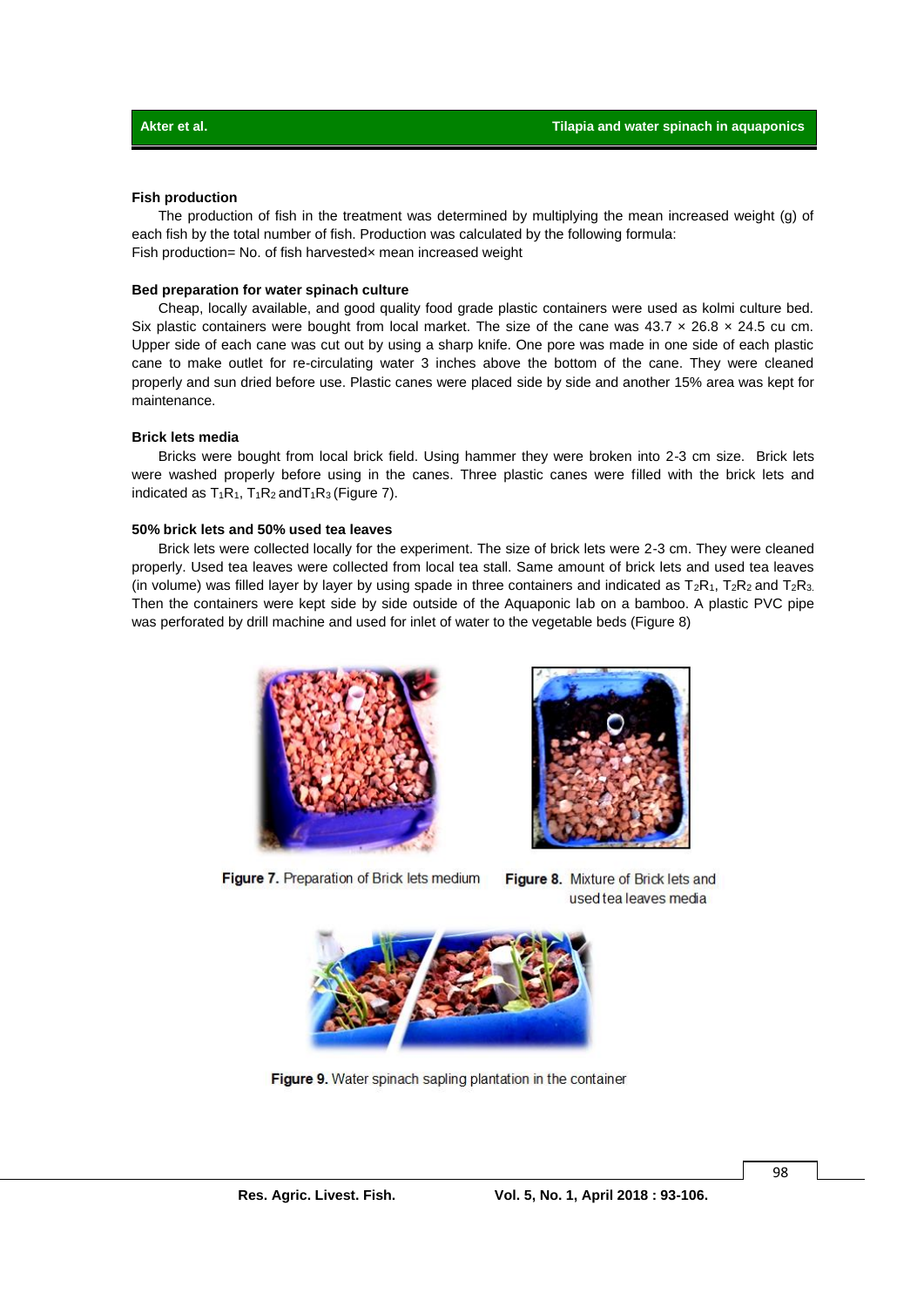#### **Planting of water spinach sapling**

After putting the media in the plastic cane, water spinach saplings were collected from the Horticulture Farm at Kewatkhali at the first gate of BAU and planted on it. The kolmi saplings measuring 5 cm height that used for plantation in the experiment. Total number of planted saplings was 24. Four saplings were planted in four corners of each of the bed. Plantation was done on  $12<sup>th</sup>$  June, 2014 (Figure 9).

#### **Watering to the vegetable beds**

Watering was started after plantation was done in the containers containing media. Only fish tank water was used for watering. Watering was done by using a porous PVC pipe. Pipes were cleaned regularly to provide maximum waste water supply. A motor was used for watering of plant from fish tank to beds (Figure 13). In night time waste water supply was stopped. No fertilizer was used in the vegetable beds. Initially 10-15 days was required to slowly grow denitrifying bacteria in the beds and nitrification started in full swing. After that time plants grew well. Less weeding usually required in aquaponic system, however, wedding was done regularly when any unwanted plants grow in the system.

#### **Harvesting**

After 15 days of planting water spinach plants become harvestable size.

#### **Plant growth data collection**

The experiment was conducted to assess water spinach production in aquaponic system using two different media. So some data recorded for proper study as plant height, harvested plant weight, and number of leaves.

#### **Plant height**

Plant height was measured biweekly. They were measured by measuring the height of the main plant from the bedding media of the container to the top of the main plant stem. Measurement was done by measuring scale (Figure 11). After measurement procedure was done the plants were harvested by cutting them 5 cm above the bedding media.



Figure 10. Watering to the plants



Figure 11. Measuring plant height

#### **Number of leaves**

Number of leaves on each plant were counted and recorded. Each and every visible leaf on the plant, including the new leaves just beginning to emerge was counted and recorded carefully.

#### **Weight of water spinach plants**

The water spinach plants were harvested fortnightly by cutting through knife after recording the plant height and number of leaves. During the harvesting time plants was weighed by using an electric balance. At the end of the experiment plant were harvested along with root and taken root weight (Figure 15). All weight was recorded carefully in a note book.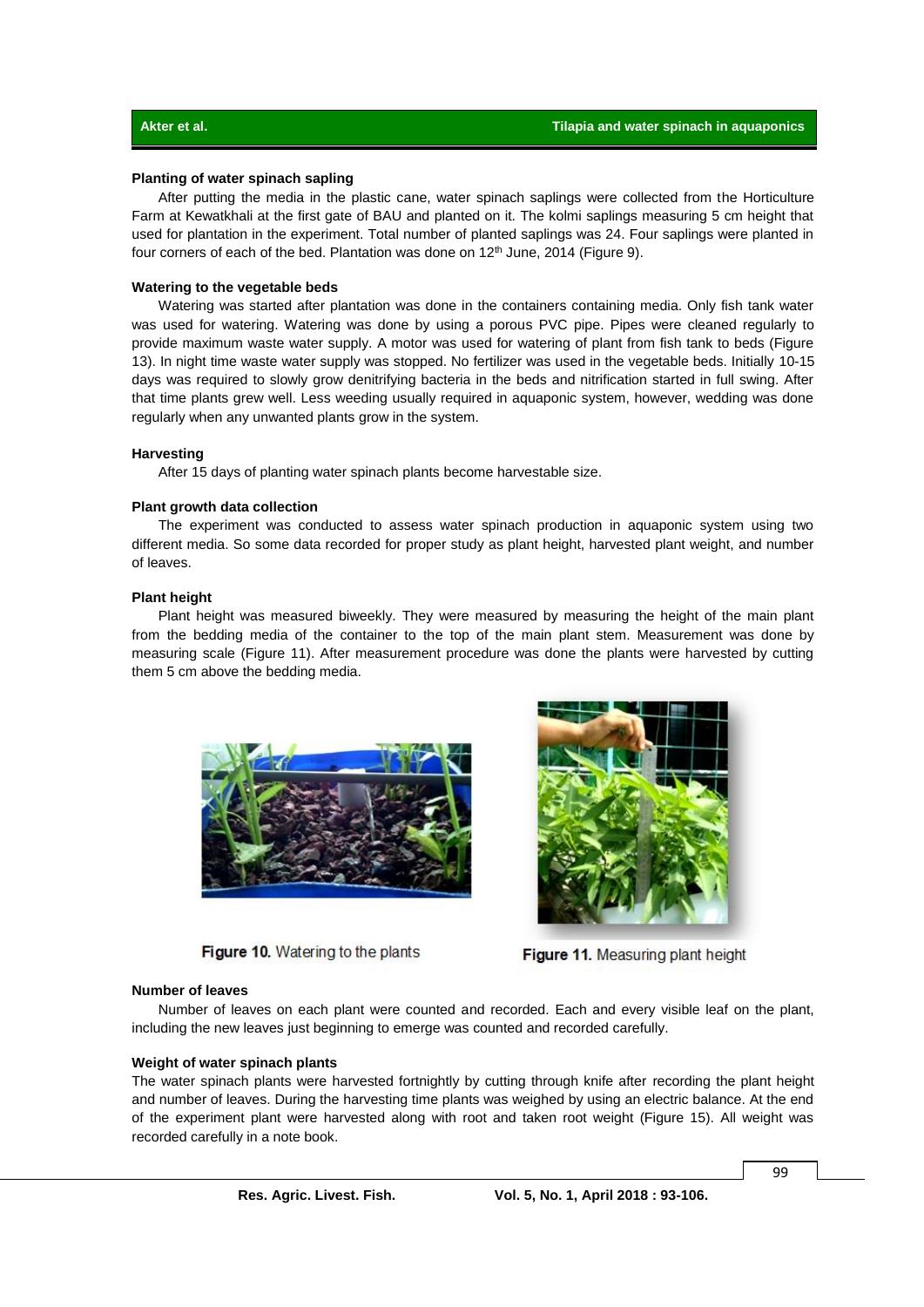



Figure 12. Collection of plant data at the end of the experiment

a). Plant after harvest b). Weighing of plant c). Plant height along with plant root

#### **Data processing and analysis**

The data entry was done in "Microsoft Excel 2007". Collected data were summarized carefully before final tabulation. Preliminary data were transferred into master sheet and prepared tables and Figurers to show the findings of the experiment. After completion of the data entry in "Microsoft Excel 2007" it was used to perform descriptive statistical analysis of data. M-Stat was also used to calculate the significance level of the three treatments data.

## **RESULTS**

#### **Fish production**

#### *Fish growth pattern*

Culture of Tilapia was started on 4th June and reared for 90 days. At the end of the experiment all the fishes were harvested on  $4<sup>th</sup>$  September. The initial mean length of the fish was  $15.26 \pm 1.41$  cm and the mean weight was 60.06  $\pm$  17.68 g. The average length and weight was increased up to 5.15  $\pm$  0.2 cm and 104.54  $\pm$ 27.86 g (Table 2). Among the different sampling dates, there was a significant (P≤0.01) difference in average length and weight of fish (Table 1). The collected data of average length and weight of fish in each sampling is presented in Figure 13.

#### *Length and weight measurement of tilapia*

Tilapia was cultured from  $4<sup>th</sup>$  June to  $4<sup>th</sup>$  September. The initial mean length of fish was 15.26 $\pm$ 1.41 cm and the initial mean weight of fish was  $60.06 + 17.68$  g. Both maximum average length and weight was found in  $4^{\text{th}}$  September which was 20.41  $\pm$  1.61 cm and 164.6  $\pm$  45.54 g (Table 1 and Figure 13). There was significant (P<0.01) differences in mean length and weight of fish in different dates.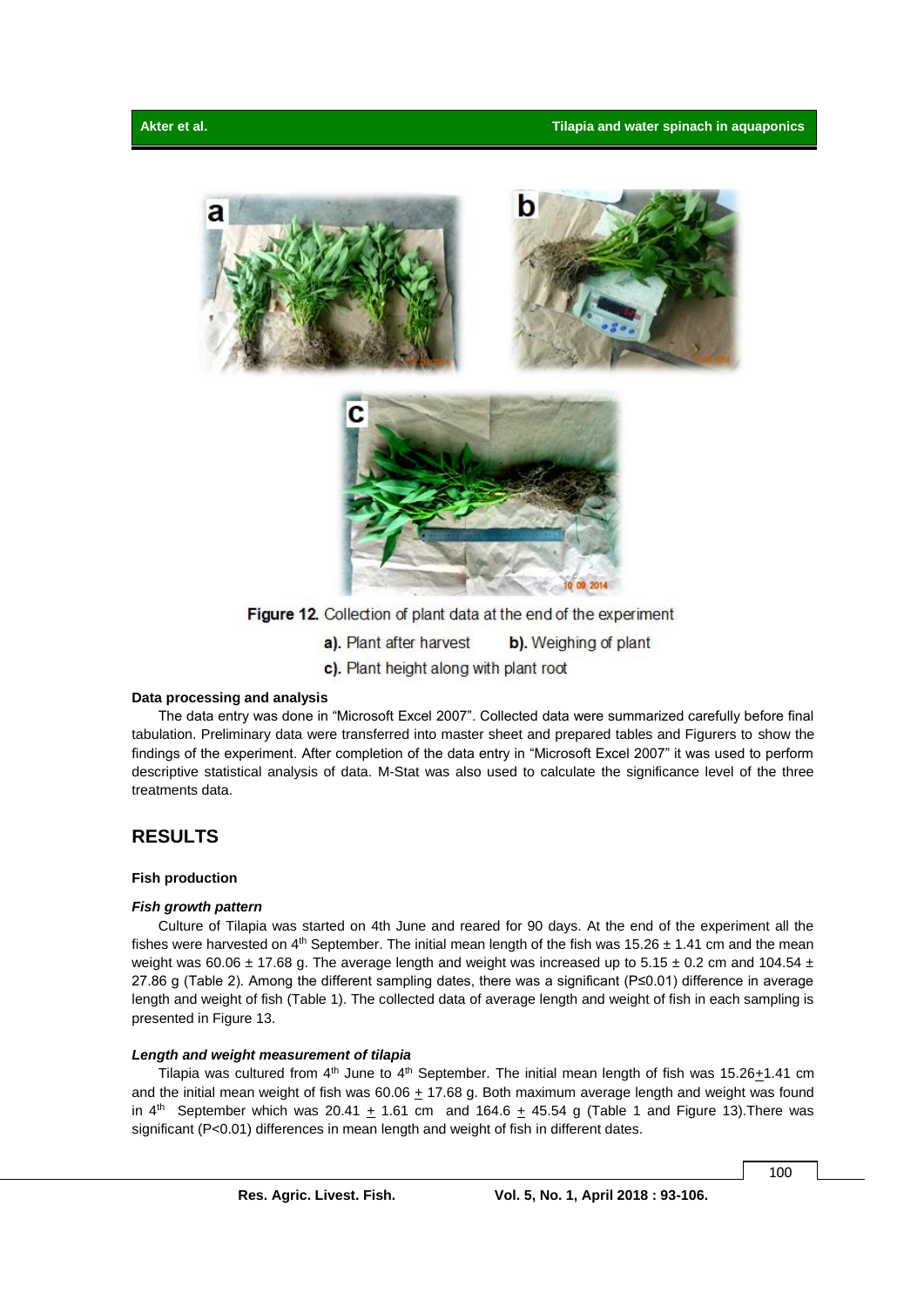| Date of Fish Sampling        | Fish length (cm)               | Fish weight (gm)                |
|------------------------------|--------------------------------|---------------------------------|
| 04.06.14                     | $15.26 + 1.41$ <sup>E</sup>    | $60.06 + 17.68$ <sup>E</sup>    |
| 19.06.14                     | $16.09 + 0.96$ <sup>DE</sup>   | $77.39 + 15.95^{DE}$            |
| 04.07.14                     | 16.55 $\pm$ 1.54 <sup>DE</sup> | 82.60 $\pm$ 27.09 <sup>DE</sup> |
| 19.07.14                     | 17.28 $\pm$ 1.68 <sup>CD</sup> | 93.04 $\pm$ 24.39 <sup>CD</sup> |
| 04.08.14                     | $18.39 + 1.86$ <sup>BC</sup>   | $118.7 + 43.18$ BC              |
| 19.08.14                     | 19.35 $\pm$ 1.67 <sup>AB</sup> | 135.0 $\pm$ 38.21 <sup>B</sup>  |
| 04.09.14                     | 20.41 $\pm$ 1.61 <sup>A</sup>  | $164.6 + 45.54$ <sup>A</sup>    |
| <b>Level of Significance</b> | $**$                           | $**$                            |

**Table 1.** Fish length and weight observed in different sampling dates

**\*\***Mean values are significantly different (p<0.01)

From the above fish length and weight data it observed that there was no significant difference of both fish length and weight among three dates  $4<sup>th</sup>$  June, 19<sup>th</sup> June and  $4<sup>th</sup>$  July. It can also be interpreted that there was a significant variation in increase in both fish length and weight between  $4<sup>th</sup>$  June and  $4<sup>th</sup>$  September.



**Figure 13.** Length and weight of fish observed in different dates.

#### *Fish growth performances*

The growth performances of fish in terms of length gain, weight gain, percent weight gain, daily growth rate, food conversion ratio, survival rate and production of fish are presented in Table 2.

#### *Production*

At the end of the experiment, total fish production was recorded in kg and then converted to ton/ha. The total production was 29.44 tons/ha/90 days (Table 2). There was 15% (112.5 L) space of the tank 750 L kept for maintenance. The survival rate of the fish in this system is 98.33% it is due to death of one fish from total 60 fish. The death occurred due to exposed to high temperature, degradation of water quality and exophthalmia of fish.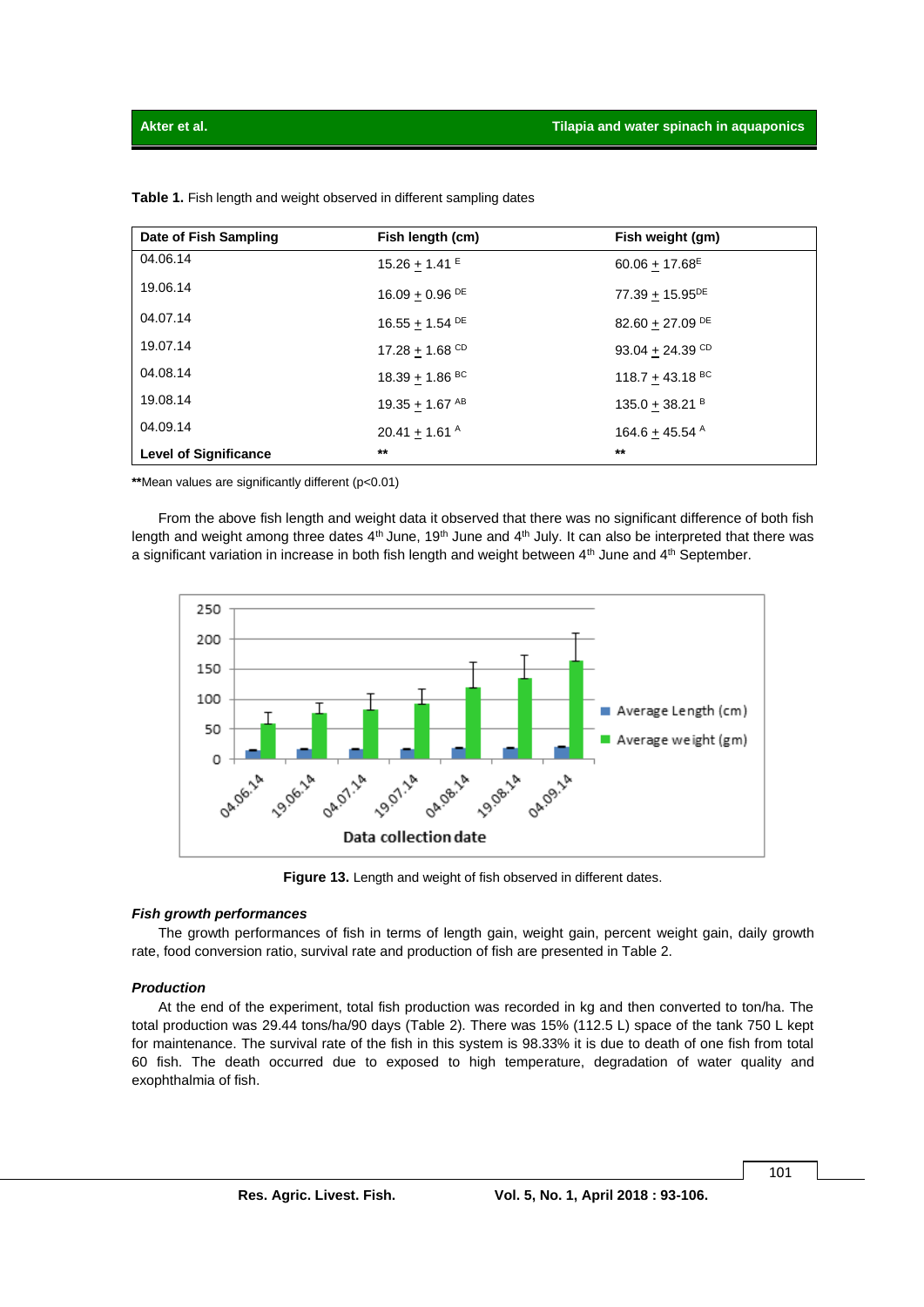| <b>Growth Performances</b>   | Value            |
|------------------------------|------------------|
| Mean initial length (cm)     | $15.26 + 1.41$   |
| Mean final length (cm)       | $20.41 + 1.61$   |
| Length gain (cm)             | $5.15 \pm 0.2$   |
| % length gain                | 33.81            |
| Mean initial weight (g)      | $60.06 + 17.68$  |
| Mean final weight (g)        | $164.6 + 45.54$  |
| Weight gain (g)              | $104.54 + 27.86$ |
| % weight gain                | 174.06           |
| Daily growth rate (g)        | 103.50           |
| Feed conversion Ratio (FCR)  | 1.56             |
| Survival rate (%)            | 98.33            |
| Production (tons/ha/90 days) | 29.44            |

**Table 2.** Growth performances of tilapia Fish observed over the study period

#### **Plant growth and yield**

Plant growth performances include plant height, weight and numbers of leaves which was recorded during the study period. Plant growth and yield data are given in Figure 14.





#### *Plant height*

After planting of water spinach heights were measured in regular basis at 15 days interval. The highest average plant height was 35.96  $\pm$  4.75 cm which was found in treatment T<sub>1</sub> on 12 September (Table 3). At the same time in treatment  $T_2$  it was 29.92  $\pm$  7.09 cm. So it is observed from the data that there were no significant differences of plant height in the two treatments.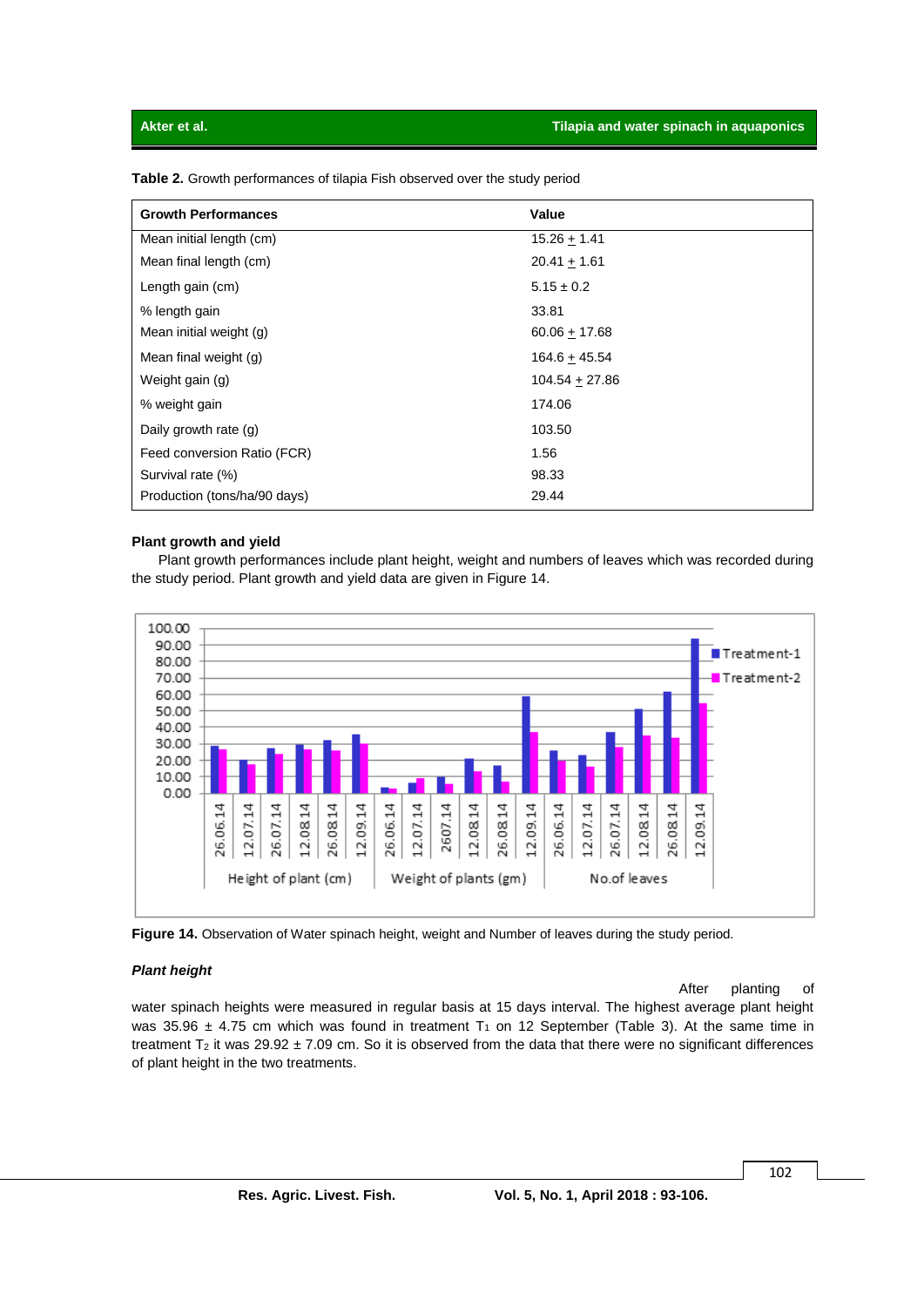| Date of Sampling | <b>Treatment T<sub>1</sub></b> | Treatment $\mathsf{T}_{2}$ | <b>Level of Significance</b> |
|------------------|--------------------------------|----------------------------|------------------------------|
| 26.06.14         | $28.76 + 4.83$                 | $26.7 \pm 4.39$            | <b>NS</b>                    |
| 12.07.14         | $20.49 + 2.57$                 | $17.64 \pm 2.0$            | <b>NS</b>                    |
| 26.07.14         | $27.53 + 2.57$                 | $23.9 \pm 2.60$            | <b>NS</b>                    |
| 12.08.14         | $29.34 + 2.34$                 | $26.8 \pm 2.49$            | <b>NS</b>                    |
| 26.08.14         | $31.93 + 2.78$                 | $25.73 \pm 3.69$           | <b>NS</b>                    |
| 12.09.14         | $35.96 + 4.75$                 | $29.92 \pm 7.09$           | ΝS                           |

**Table 3.** Plants height observed in two treatments during study period

NS: Non-Significant

#### *Plant weight*

The weight of leaves was recorded biweekly. The highest average weight of leaves were 59.09 + 23.85 g which was found in T<sub>1</sub> on 12<sup>th</sup> September, whereas, the lowest average weight was 2.81  $\pm$  0.78 g which found in T<sub>2</sub> at 26<sup>th</sup> June (Table 4 and Figure 14). The average leaves weight of two treatments was 350.44 + 115.56 and 226.35  $\pm$  37.94g respectively, where the highest value was found in the treatment T<sub>1</sub>. There were significant (P<0.05) differences in leaves weight among the treatments that was found at  $26<sup>th</sup>$  August. There is no significant difference of leaves weight in the other dates.

| Date of Sampling | Treatment $T_1$  | <b>Treatment T<sub>2</sub></b> | <b>Level of Significance</b> |
|------------------|------------------|--------------------------------|------------------------------|
| 26.06.14         | $3.87 + 1.67$    | $2.81 \pm 0.78$                | <b>NS</b>                    |
| 12.07.14         | $6.29 + 2.97$    | $9.02 \pm 1.61$                | <b>NS</b>                    |
| 26.07.14         | $9.55 + 3.55$    | $5.82 \pm 2.66$                | <b>NS</b>                    |
| 12.08.14         | $21.12 + 1.68$   | $13.54 \pm 8.23$               | <b>NS</b>                    |
| 26.08.14         | $16.87 + 2.80$ A | $6.92 \pm 3.3.93 B$            | $\star$                      |
| 12.09.14         | $59.09 + 23.85$  | $37.33 \pm 31.96$              | ΝS                           |

**Table 4.** Plants weight observed in Treatment-1 and Treatment-2

\* Mean values are significantly different (p<0.05); NS: Non Significant

#### *Number of leaves*

Numbers of plant leaves were counted in every 15 day interval it was done before harvesting. The highest average numbers of leaves were 93.90  $\pm$  38.52 which was found in T<sub>1</sub> on 12<sup>th</sup> September, whereas, the lowest mean leaves number was 16.25  $\pm$  5.77 which found in T<sub>2</sub> at 12<sup>th</sup> July (Table 5 and Figure 14). The average number of leaves in two treatments was 879.75  $\pm$  79.59 and 562.5  $\pm$  40.95 respectively, where the maximum value was found in the treatment  $T_1$ . There were no considerable differences in leaves number among the treatment.

| <b>Table 5.</b> Number of plant leaves observed in $T_{-1}$ and $T_{-2}$ |  |  |  |
|--------------------------------------------------------------------------|--|--|--|
|--------------------------------------------------------------------------|--|--|--|

| Date of Sampling | Treatment T <sub>1</sub> | Treatment T <sub>2</sub> | <b>Level of Significance</b> |
|------------------|--------------------------|--------------------------|------------------------------|
| 26.06.14         | $26 + 6.23$              | $19.58 \pm 3.11$         | <b>NS</b>                    |
| 12.07.14         | $22.92 + 2.93$           | $16.25 \pm 5.77$         | <b>NS</b>                    |
| 26.07.14         | $37.47 + 9.35$           | $28.33 \pm 3.92$         | <b>NS</b>                    |
| 12.08.14         | $51.50 + 12.63$          | $35.25 \pm 10.63$        | ΝS                           |
| 26.08.14         | $61.50 + 26.56$          | $33.42 \pm 14.62$        | ΝS                           |
| 12.09.14         | $93.90 + 38.52$          | $54.50 \pm 24.76$        | <b>NS</b>                    |

NS: Non Significance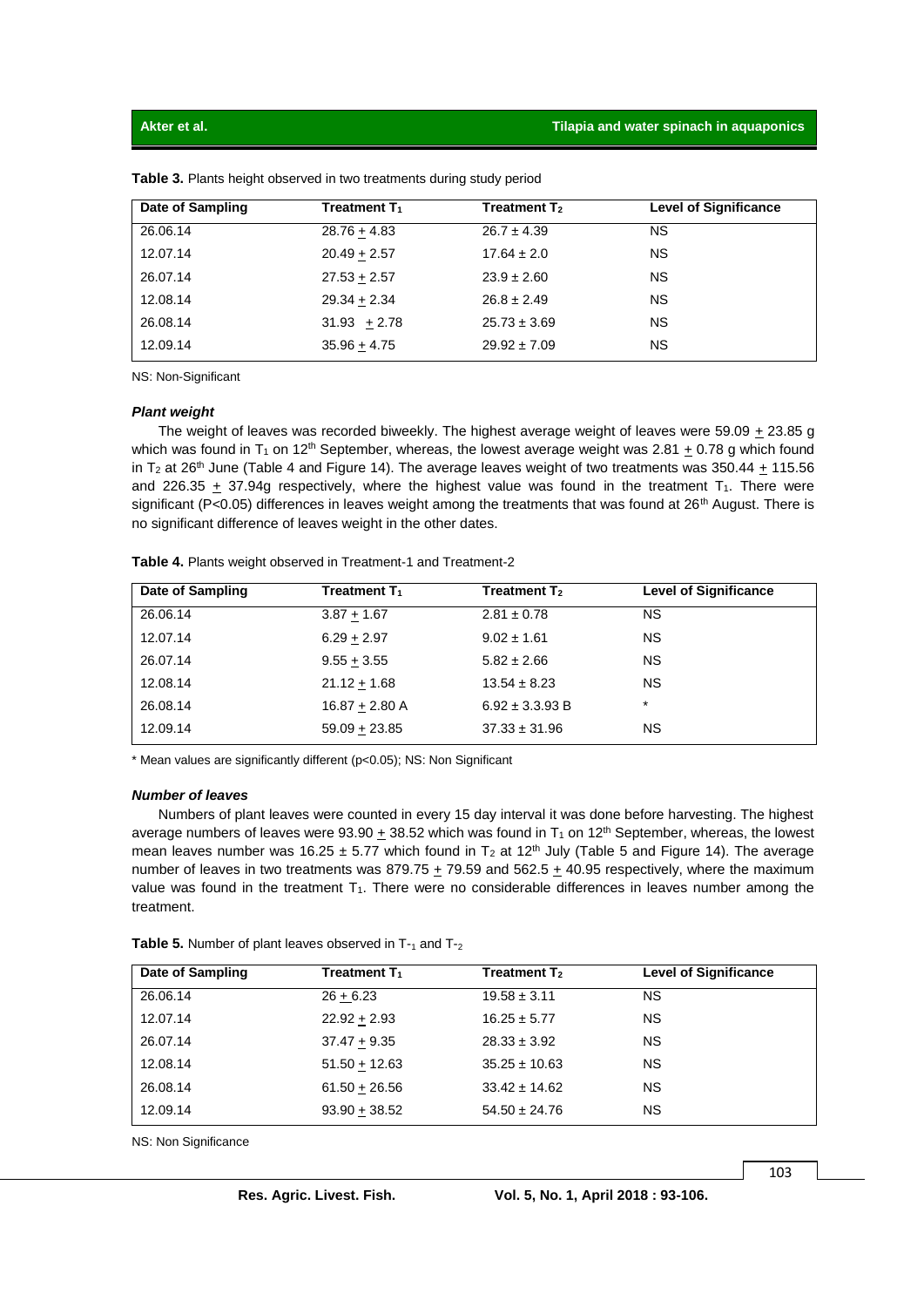### *Total Water Spinach production*

Total 0.78 m<sup>2</sup> (7.79x 10<sup>-5</sup> ha) area was used for water spinach production in the growing media. Total production was 2.18 kg and in terms of tons/ha it was 28.23 tons/ha/90 days where treatment  $T_1$  produced 1.27 kg (32.89 tons/ha/90 days) and in treatment  $T_2$  produced 0.91 kg (23.57 tons/ha/90 days) (Table 6 and Figure 15).

**Table 6.** Production of Water Spinach in terms of tons/ha the two treatments

| Treatments                                                 | Production (tons/ha/90 days) |
|------------------------------------------------------------|------------------------------|
| $T - 1$ (Brick lets media)                                 | 32.89                        |
| $T_{\text{B}}$ (Mixture of brick lets and used tea leaves) | 23.57                        |



Figure 15. Total production of water spinach in the two treatments (Treatment-1 and Treatment-2).

#### **Cost-benefit ratio of the system**

Total expenditure was 1431 Tk. whereas, return includes sale of water spinach and fish

| <b>Table 7.</b> Cost of various items required for water spinach and fish production |  |  |  |  |  |  |  |  |  |
|--------------------------------------------------------------------------------------|--|--|--|--|--|--|--|--|--|
|--------------------------------------------------------------------------------------|--|--|--|--|--|--|--|--|--|

| <b>Materials</b>            | <b>Units</b>   | Unit Cost (Tk)                                            | Cost/Cycle (Tk) |
|-----------------------------|----------------|-----------------------------------------------------------|-----------------|
| Gazi Water Tank (750 L)     | 1              | 6000 (Life span 10 years)<br>Based on four cycle per year | 150             |
| Grow bed                    | 6              | 1200 (Life span 10 years)<br>Based on four cycle per year | 30              |
| Water pump (25 watt)        | 1              | 1000 (Life span 4 years)<br>Based on four cycle per year  | 62.5            |
| Air pump (10 watt)          | $\overline{2}$ | 200 (Life span 4 years)<br>Based on four cycle per year   | 12.5            |
| Water Spinach Saplings (Tk) | 24             | 0.25                                                      | 6               |
| Tilapia juveniles (Tk)      | 60             | 7                                                         | 420             |
| Fish Feed (Kg)              | 15             | 50                                                        | 750             |
| Total cost                  |                |                                                           | 1431            |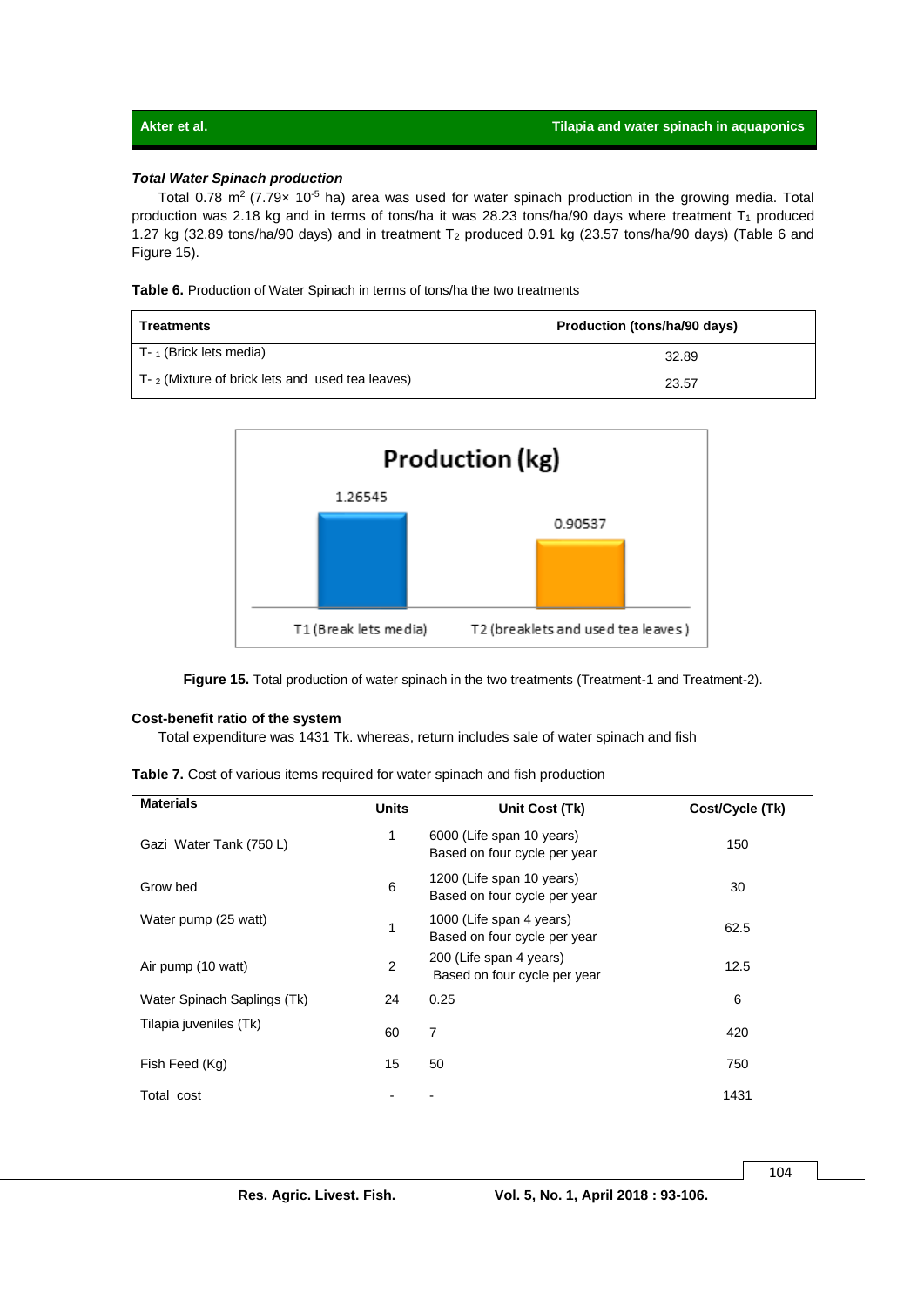| <b>Products</b> | Amount (Kg)              | Farm gate price (Tk/kg)  | Total cost (Tk) |
|-----------------|--------------------------|--------------------------|-----------------|
| Fish            | 9.48                     | 150                      | 1422            |
| Water Spinach   | 2.18                     | 20                       | 43.6            |
| Total revenue   | $\overline{\phantom{0}}$ | $\overline{\phantom{0}}$ | 1465.6          |

**Table 8.** Total predictable income from the system

Profit/Loss = (Income - Invested cost) Tk.

 $=$  (1465.6 – 1431) Tk.  $= 34.6$  Tk.  $Profit = 34.6$  Tk. Benefit Cost Ratio (BCR) = Total Return **Total Cost**  $=$ 1421 =1.02

 From the above ratio it can be revealed that the overall BCR of aquaponic plant and fish production is 1.02. It indicating that it is profitable from the viewpoints of other conventional aquaculture system.

## **DISCUSSION**

#### **Fish growth performances**

The tilapia was the experimental fish in the present aquaponic study where fish density was at the rate of 10 fish/L. The production of tilapia was 9.709 kg/750L/90 days. Buzby and Lin (2014) cultured tilapia in three circular tanks at the rate of 10 fish/L obtained production in recirculating Aquaculture System (RAS) 214.85 kg/1100 L water/90 days and in Aquaponic System 212.87 kg/1100L water/90 days which was higher than the current study.

Connolly and Trebic (2010) conducted a study with mixed monosex Nile tilapia (*Oreochromis niloticus)* in a tank at a density 40 fish/m<sup>3</sup>having average weight 29.26  $\pm$  6.75 g/fish. The FCR was found 1.7 The current study also used monosex Nile tilapia at a density 10 fish/L having average weight of 60.06  $\pm$  17.69 g/fish where the FCR found 1.56 which is more or less similar with above findings.

#### **Plant growth and production**

In the present study, water spinach was grown for 90 day in two media  $(T_1$  and  $T_2)$  where maximum plant height was with the treatment T<sub>1</sub> of 35.96  $\pm$  4.75 cm and 29.92  $\pm$  7.09 cm in T<sub>2</sub> in 12 September with no significant differences in the plant height in different dates between the treatments. The water spinach production was 1.27 and 0.91 kg in  $T_1$  and  $T_2$  respectively. Bethe (2014) conducted an experiment with water spinach in NFT system in three treatments  $(T_1, T_2 \text{ and } T_3)$  and obtained production of 4.73, 5.56 and 4.39 kg respectively. Salam et al. (2013) conducted an experiment on raft and rack in pond condition with three different treatments growing water spinach and control was empty pond to assess the nutrients removal by the plants. They found the production of water spinach 997 and 923 kg/ha/90 days. On the other hand, in the present study production of water spinach in  $T_1$  and  $T_2$  was 3289 and 2357 kg/ha/90 days. The present production was much higher than the production of Salam et al. (2013) may be due to in two different environments.

## **CONCLUSION**

Therefore, it can be concluded that the aquaponic system can produce fish and vegetable from the integration of aquaculture and hydroponics vegetable production using less water and without soil and fertilizer. The system can be best fitted in the urban and peri urban context for reducing environmental